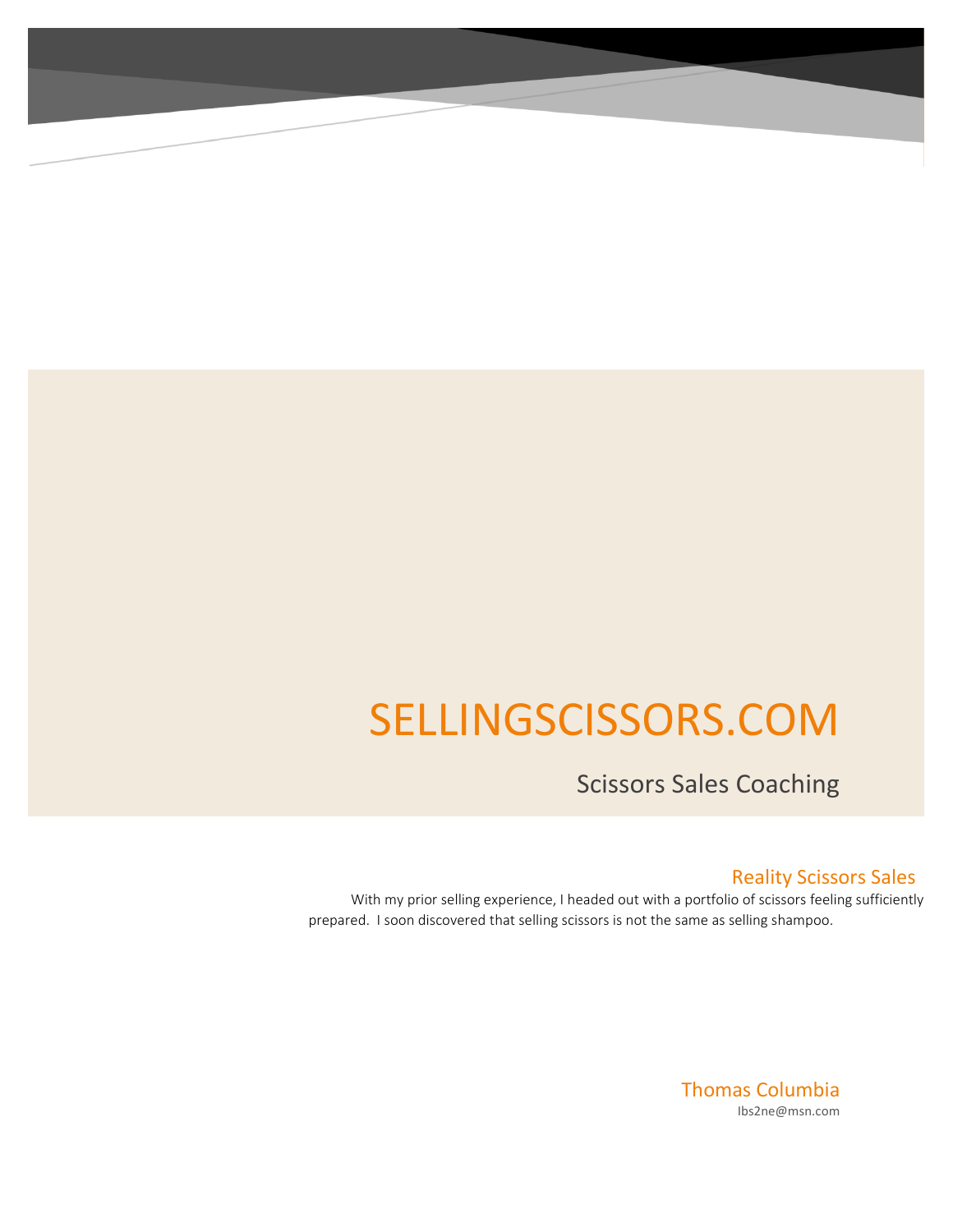Scissors Sales Coaching

1



This is my Sales Coaching Program called SellingScissors.Com and there are classrooms full of product knowledge at Scissors University©. It is designed for scissors salespersons, service providers, and educators. The itinerary has vital guidance about scissors that can be used to confirm your current knowledge and perhaps add new information.

As an independent distributor of multiple scissor brands for decades I discovered the reasoning of why hair cutters purchase new scissors. Using my logic will help you build sales and solidify customer loyalty lasting a lifetime.

# My Name Is Tom Columbia



Twenty-Five years of selling and educating stylist and barbers about their scissors has developed my sense of why they purchase. I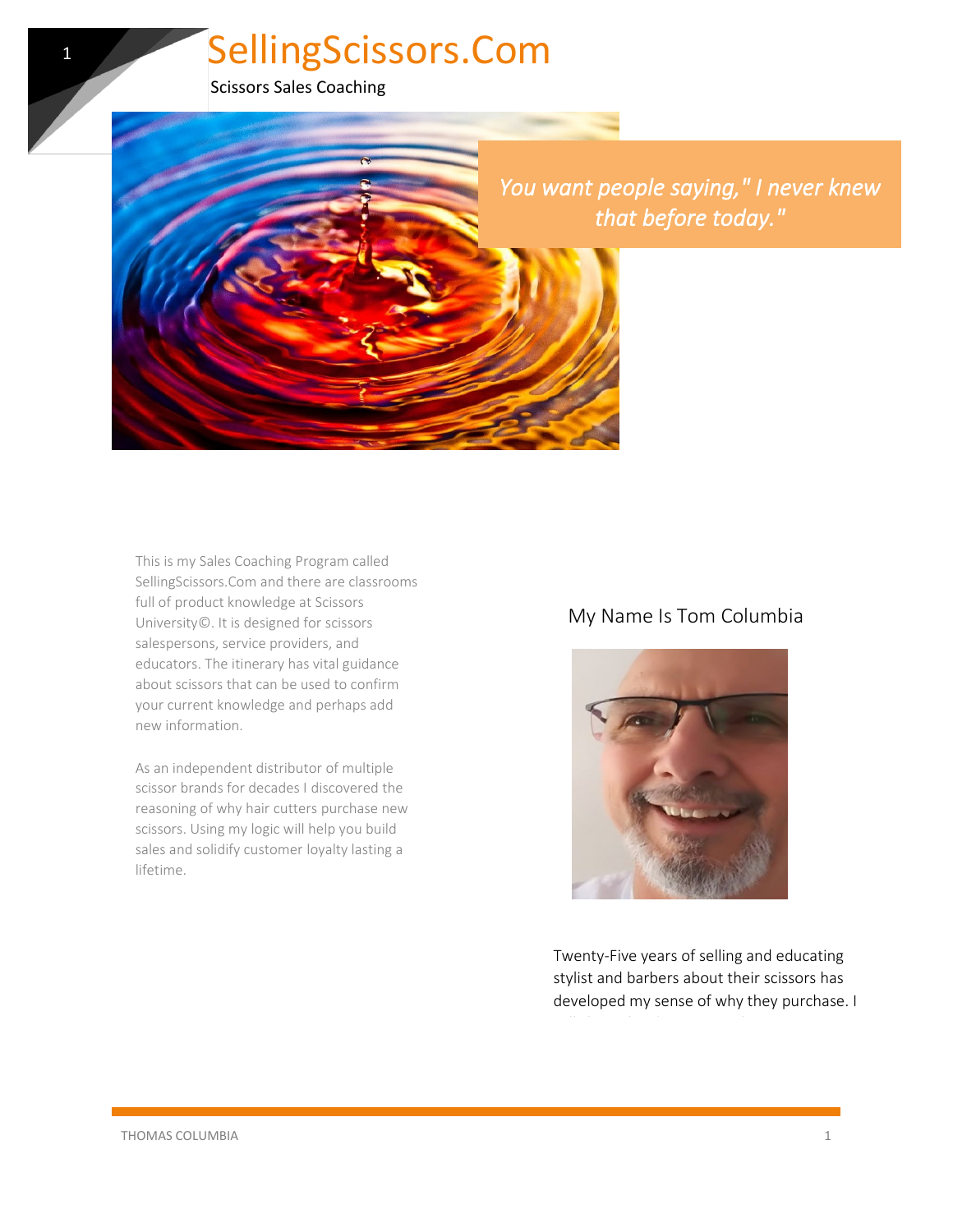Scissors Sales Coaching

**My Story.** I Started Just Like Everyone Else. I had lots of ambition and thought I knew what to expect, then reality set in.

Integrity Beauty Supply is now a *Scissors Sale Coaching / Consulting* business and no longer a day to day scissors retailer, this is the background story of how it started.



### Why Do Salespeople Underestimate Scissors Sales?

When you show little interest other than the sale, nothing separates you from the competition. Stand out as a Scissors Educator by learning about your customer and understanding their buying process.

Product orientation during the sales presentation prepares customers to assume responsibility for the performance of their scissors.

### What Great Hair Cutters Don't Ever Tell.

Creativity, technique, and physics need to be aligned to achieve a great haircut.

Discovering a strength or a weakness in this sequence will project tremendous credibility during your scissor's presentation.

In1993 I left my salon product sales position and I am now embarking as a new entrepreneur selling hair cutting scissors at the salon's that I had been calling on for many years.

Prior to getting involved with sales I had decades of experience as a stylist, salon owner, platform artist, and an educator in many areas of cosmetology. With all my experience I headed out with a portfolio of scissors feeling sufficiently prepared. I soon discovered that selling scissors is not the same as selling shampoo.

Expectations and reality are not always aligned, my brandnew scissors would bend, pinch, pull, and push hair when used by my potential customers. They failed to perform the same as when I was using them, it was random, varied with each user, they were either too long, too short, too heavy or too light. By some means these scissors were too pointed, too rounded and the prospects fingers/thumb would slip through the handle rings.

My epiphany was that most malfunctions while using scissors were being initiated by the user having

developed habits of overcompensating as the result of using maladjusted scissors. Their failure to follow routine daily maintenance, unknowingly developing habits from overcompensating, and the issue became non-approachable because of a non-logical creative license. Scissors are mechanical tools.

Bending, pinching, pulling, and pushing of hair while cutting, or many other unexplainable events were unfairly being attributed to the scissor brand, the sharpening service, and never to the possible mishandling by the haircutter.

Sharpening scissors will not correct inappropriate basic handling disciplines. Forcing a scissor to cut hair develops a negative technique that is unique to that one stylist. These overcompensating techniques vary by salon and with each stylist.

This is a disaster, because without standards for daily scissors maintenance, upper hand control, thumb pressure, and common-sense scissor knowledge how could a scissors performance be evaluated.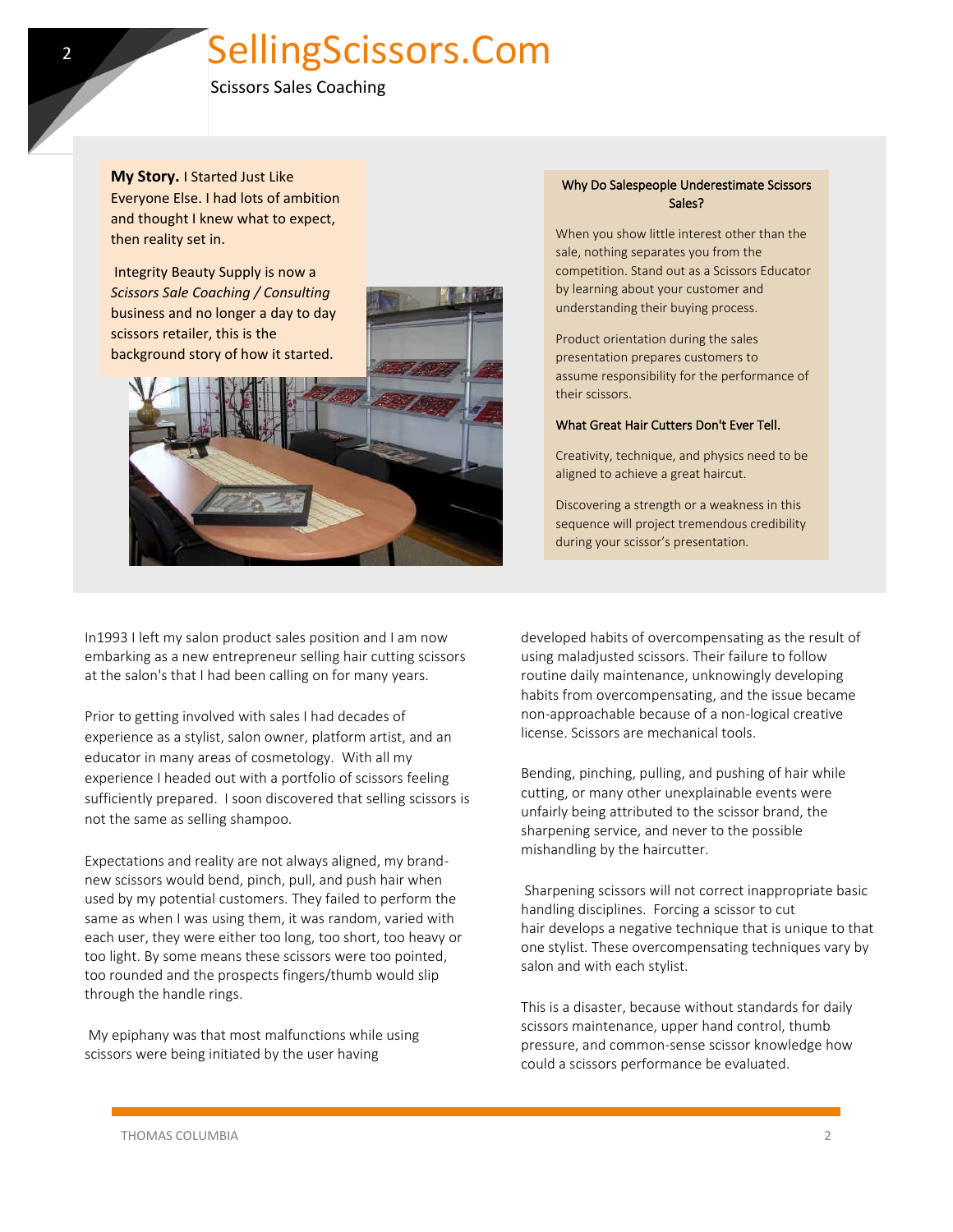Scissors Sales Coaching

Integrity Beauty Supply provided a booklet "What You Need To Know About Scissors©" with every scissor purchase. It emphasized how to properly maintain a scissor for the workday. This booklet was a quick reference for upper hand control, tension settings, thumb pressure, and set the standards for a stylist daily responsibility when using their scissors. This quick reference has morphed from paper to digital form as the "Scissors University©."



3

### **Workshop Topics**

- Prepare to Educate
- ✓ Cold Call & Sales Coaching
- Product Development.

## **My workshop will answer your questions.**

*Who* are your customers? *What* strengthens your ability to have a solid conversation about scissors*. When* to present your solutions with confidence. *Where* your efforts will be the most productive. *How* to discover your customers true needs. *Why* your customers want to buy from you.

## **Scissors Educators do not teach haircutting**:

**T**he purpose is to coach when it is necessary to emphasise proper handling, routine care of scissors, the understanding of the features and benefits, as this only enhances the precise nature of the tool.

These recommendations are what the manufacturer specifically had in mind during the engineering process to enable the scissors to function perfectly. Scissors that are precise produce a more perfect haircut and all stylist will accept this as most important.

No one is more qualified to provide this education than you.

## Never Assume Everyone Has Equal Knowledge. Trust, Then Verify.

This is why I developed *"What You Need To Know About Scissors*©". This booklet became the foundation of Integrity's business model. It was not important to just sell scissors, but to place them in the hands of the stylist for all the right reasons. Right price, right performance, with the right information to use and care for them. It worked. I mean, it really worked!



SellingScissors.Com 2020

THOMAS COLUMBIA 3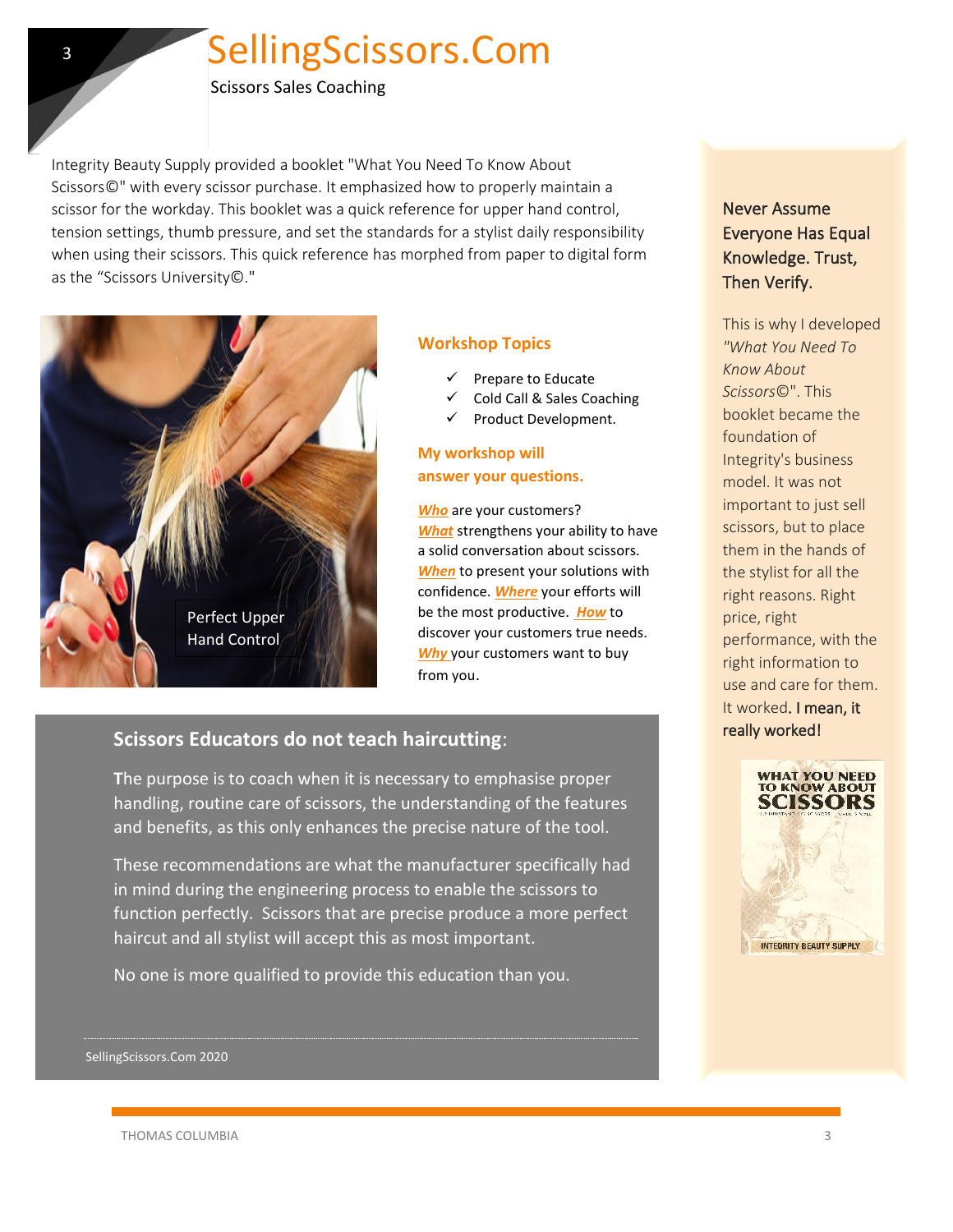*Prepare to Educate*

*Be prepared.*

*the same knowledge can be a definition of failure. Confirm that knowledge with a good conversation about the subject. However, conversations go both ways.* 

*Assuming everyone in the room has* 

Scissors Sales Coaching

4

### *Cold Call & Sales Coaching*

*This is a comprehensive workshop covering what takes place in every salesperson's daily routine. Conceptual Selling is a process that makes customers feel comfortable with their individual buying.*



## *Product Development*

*Every product strategy should match the selected market. Inventory is not having something for everyone or one size fits all. The selection should offer pricing options that match the scissors performance level. Quality, value, perception. and credibility.*

### **The Difference Between Scissors & Shears**

Scissors have symmetrical, equally sized finger holes and are generally under 6" in blade length, while shears have one smaller finger hole and one larger finger hole and are more than 6" in blade length.

# COACHING WORKSHOPS

### **Topics & Discussions**

Owning a business is a commitment and requires a substantial investment, your assets are not always listed on the balance sheet as cash or inventory. When selecting your business strategies, implementation of time versus results is primary consideration.

Teaming up with someone that has traveled your path many times can precipitate an idea into a completed business model. Sharing my previous experiences and your entrepreneurial spirit can create a totally new process and that would be priceless.

Whether you are a startup or an existing scissors sales and service company, knowing your customer needs determines selection of products, service, support, and marketing. Create more business when you adjust your presentation away from selling and refocus on each customer buying process.

### **SellingScissors.Com, DBA / Integrity**

**Beauty Supply** is a scissors sales coaching and consulting business. I do not represent a scissors brand or manufacturer. However, there are industry leaders that put forth a more professional effort with product quality, service, support, education, marketing and branding. My methods work with any scissors brand. When training I can use your existing inventory, or I can help you develop a new product line with the brand of your choosing.